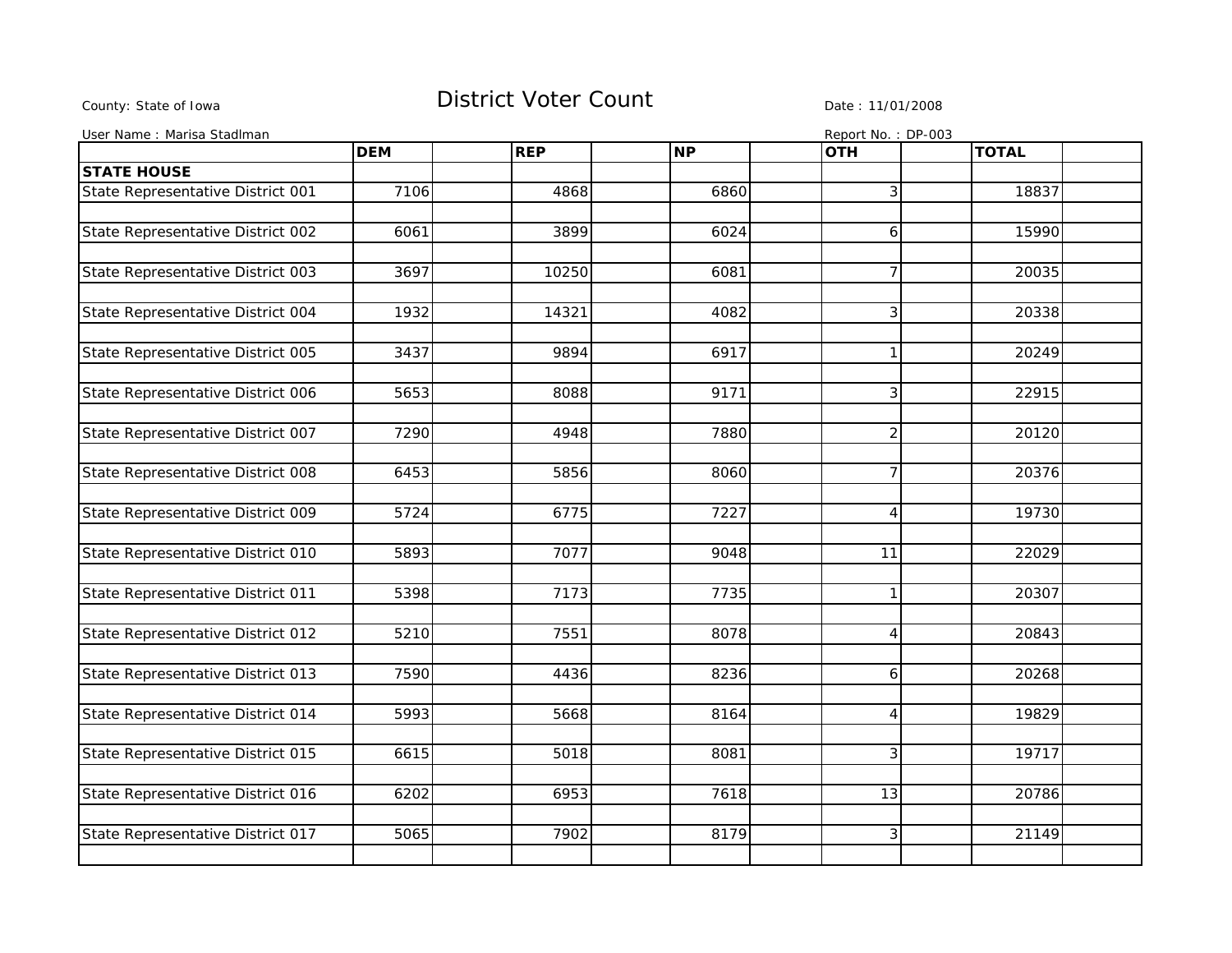|                                   | <b>DEM</b> | <b>REP</b> | <b>NP</b> | <b>OTH</b>     | <b>TOTAL</b> | Page 2 |
|-----------------------------------|------------|------------|-----------|----------------|--------------|--------|
| State Representative District 018 | 5612       | 5816       | 8344      |                | 19776        |        |
|                                   |            |            |           |                |              |        |
| State Representative District 019 | 6519       | 5697       | 7784      | 29             | 20029        |        |
|                                   |            |            |           |                |              |        |
| State Representative District 020 | 6986       | 6852       | 8851      | 9              | 22698        |        |
|                                   |            |            |           |                |              |        |
| State Representative District 021 | 6816       | 4326       | 7053      | 5              | 18200        |        |
|                                   |            |            |           |                |              |        |
| State Representative District 022 | 9454       | 2341       | 6644      | $\overline{7}$ | 18446        |        |
|                                   |            |            |           |                |              |        |
| State Representative District 023 | 6664       | 4606       | 8968      | 9              | 20247        |        |
|                                   |            |            |           |                |              |        |
| State Representative District 024 | 5873       | 5471       | 8022      | 3              | 19369        |        |
|                                   |            |            |           |                |              |        |
| State Representative District 025 | 9038       | 4200       | 8283      | 9              | 21530        |        |
|                                   |            |            |           |                |              |        |
| State Representative District 026 | 7302       | 3703       | 7864      | $\overline{2}$ | 18871        |        |
|                                   |            |            |           |                |              |        |
| State Representative District 027 | 9522       | 3709       | 6806      | 6              | 20043        |        |
|                                   |            |            |           |                |              |        |
| State Representative District 028 | 9003       | 4187       | 7050      | 3              | 20243        |        |
|                                   |            |            |           |                |              |        |
| State Representative District 029 | 9391       | 5970       | 8414      | 15             | 23790        |        |
|                                   |            |            |           |                |              |        |
| State Representative District 030 | 12483      | 6057       | 9931      | 25             | 28496        |        |
|                                   |            |            |           |                |              |        |
| State Representative District 031 | 7371       | 5101       | 8815      | $\mathfrak{Z}$ | 21290        |        |
|                                   |            |            |           |                |              |        |
| State Representative District 032 | 6757       | 6383       | 8768      | 6              | 21914        |        |
|                                   |            |            |           |                |              |        |
| State Representative District 033 | 9009       | 3496       | 7998      | 23             | 20526        |        |
|                                   |            |            |           |                |              |        |
| State Representative District 034 | 8585       | 4506       | 7700      | 9              | 20800        |        |
|                                   |            |            |           |                |              |        |
| State Representative District 035 | 8043       | 6908       | 9185      | 5              | 24141        |        |
|                                   |            |            |           |                |              |        |
| State Representative District 036 | 7935       | 7502       | 9889      | 11             | 25337        |        |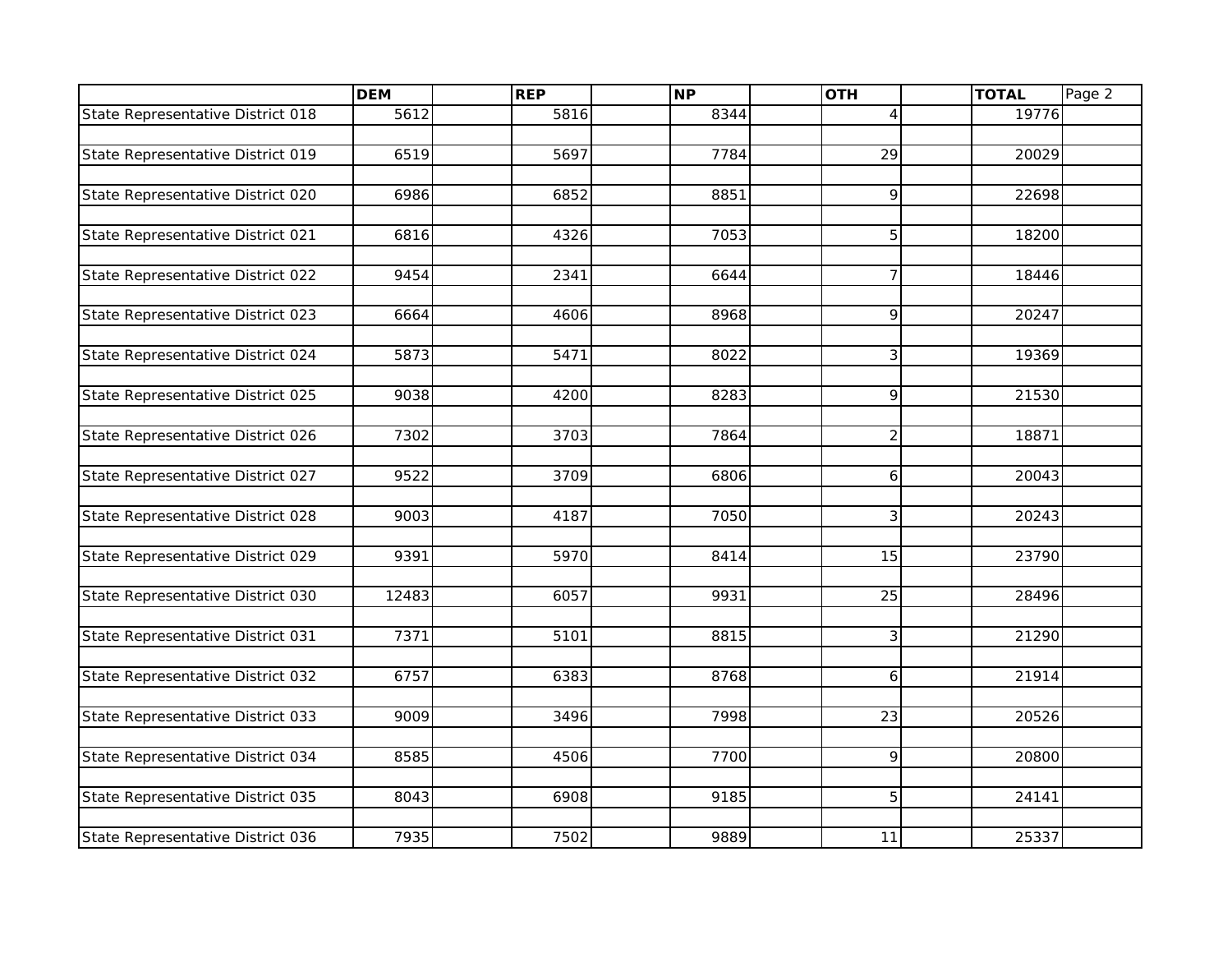|                                   | <b>DEM</b> | <b>REP</b> | <b>NP</b> | <b>OTH</b>     | <b>TOTAL</b> | Page 3 |
|-----------------------------------|------------|------------|-----------|----------------|--------------|--------|
| State Representative District 037 | 7560       | 6929       | 8212      | 12             | 22713        |        |
|                                   |            |            |           |                |              |        |
| State Representative District 038 | 8850       | 4918       | 6396      | 12             | 20176        |        |
|                                   |            |            |           |                |              |        |
| State Representative District 039 | 6215       | 5611       | 9075      | 6              | 20907        |        |
|                                   |            |            |           |                |              |        |
| State Representative District 040 | 5459       | 7581       | 7518      | 3              | 20561        |        |
|                                   |            |            |           |                |              |        |
| State Representative District 041 | 8595       | 5663       | 6533      | $\overline{7}$ | 20798        |        |
|                                   |            |            |           |                |              |        |
| State Representative District 042 | 9496       | 6949       | 7911      | 10             | 24366        |        |
|                                   |            |            |           |                |              |        |
| State Representative District 043 | 6668       | 5731       | 7369      | 3              | 19771        |        |
|                                   |            |            |           |                |              |        |
| State Representative District 044 | 5611       | 6972       | 8088      | $\overline{2}$ | 20673        |        |
|                                   |            |            |           |                |              |        |
| State Representative District 045 | 9789       | 6965       | 13214     | 109            | 30077        |        |
|                                   |            |            |           |                |              |        |
| State Representative District 046 | 9518       | 6709       | 9520      | 30             | 25777        |        |
|                                   |            |            |           |                |              |        |
| State Representative District 047 | 9080       | 12086      | 13377     | 12             | 34555        |        |
|                                   |            |            |           |                |              |        |
| State Representative District 048 | 7250       | 4988       | 7858      | 10             | 20106        |        |
| State Representative District 049 | 7941       | 4814       | 6809      | 8              | 19572        |        |
|                                   |            |            |           |                |              |        |
| State Representative District 050 | 5245       | 5952       | 7453      | $\mathfrak{Z}$ | 18653        |        |
|                                   |            |            |           |                |              |        |
| State Representative District 051 | 6599       | 4854       | 8595      | 8              | 20056        |        |
|                                   |            |            |           |                |              |        |
| State Representative District 052 | 4552       | 6337       | 7546      | 3              | 18438        |        |
|                                   |            |            |           |                |              |        |
| State Representative District 053 | 5000       | 8068       | 7879      | $\overline{2}$ | 20949        |        |
|                                   |            |            |           |                |              |        |
| State Representative District 054 | 6059       | 6413       | 7791      | 5              | 20268        |        |
|                                   |            |            |           |                |              |        |
| State Representative District 055 | 5540       | 6569       | 6830      | 3 <sup>1</sup> | 18942        |        |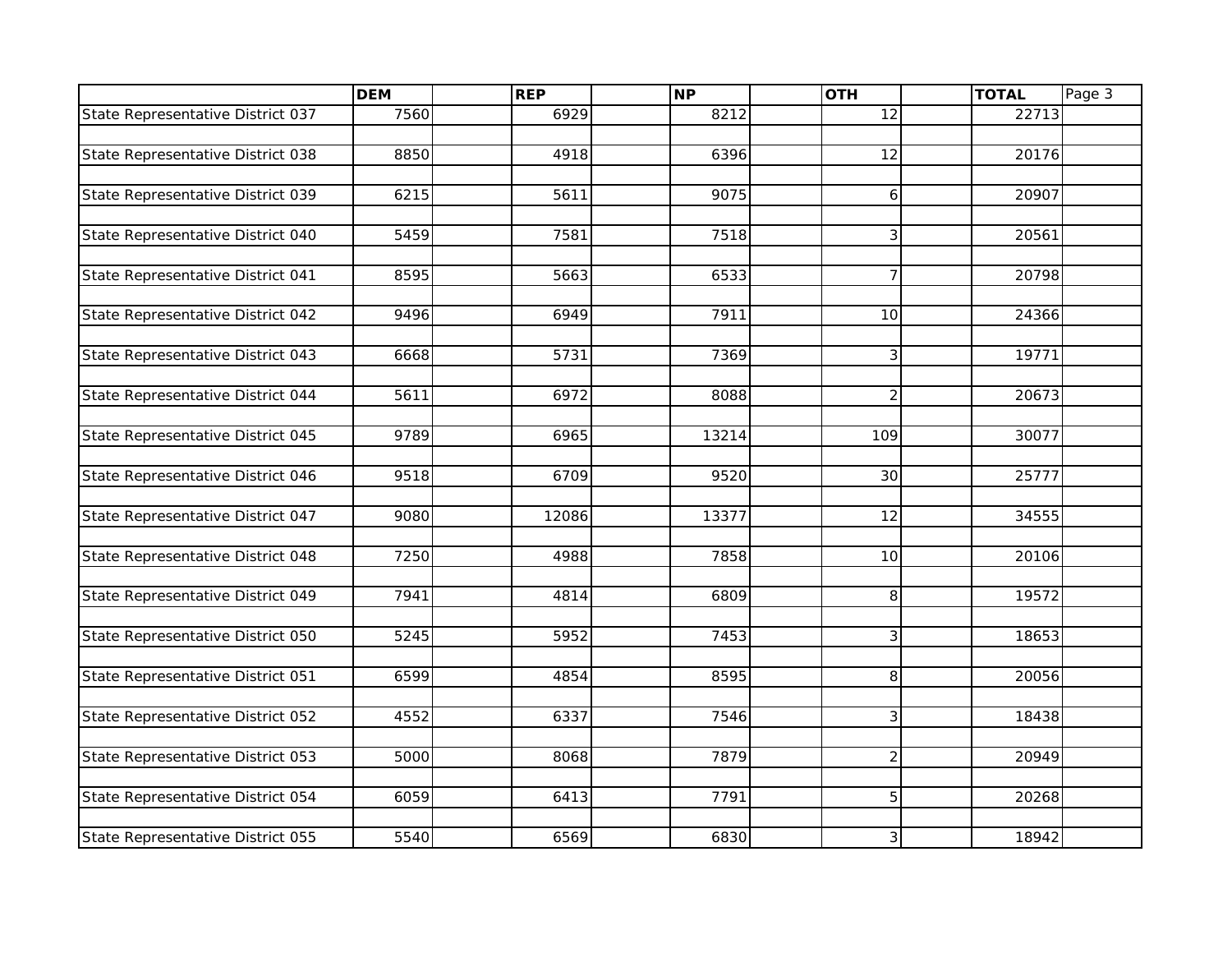|                                   | <b>DEM</b> | <b>REP</b> | <b>NP</b> | <b>OTH</b>     | <b>TOTAL</b> | Page 4 |
|-----------------------------------|------------|------------|-----------|----------------|--------------|--------|
| State Representative District 056 | 6283       | 6484       | 6349      | 5              | 19121        |        |
|                                   |            |            |           |                |              |        |
| State Representative District 057 | 5111       | 8697       | 7448      | 3              | 21259        |        |
|                                   |            |            |           |                |              |        |
| State Representative District 058 | 5621       | 7401       | 7448      | 6              | 20476        |        |
|                                   |            |            |           |                |              |        |
| State Representative District 059 | 8128       | 8274       | 6263      | 10             | 22675        |        |
|                                   |            |            |           |                |              |        |
| State Representative District 060 | 7852       | 8297       | 7450      | 8              | 23607        |        |
|                                   |            |            |           |                |              |        |
| State Representative District 061 | 11707      | 5451       | 5458      | 14             | 22630        |        |
|                                   |            |            |           |                |              |        |
| State Representative District 062 | 9165       | 3477       | 5853      | 13             | 18508        |        |
|                                   |            |            |           |                |              |        |
| State Representative District 063 | 8430       | 9311       | 7423      | 13             | 25177        |        |
|                                   |            |            |           |                |              |        |
| State Representative District 064 | 9789       | 5363       | 6226      | 13             | 21391        |        |
| State Representative District 065 | 9262       | 3209       | 6093      | 15             | 18579        |        |
|                                   |            |            |           |                |              |        |
| State Representative District 066 | 10099      | 2317       | 5140      | 22             | 17578        |        |
|                                   |            |            |           |                |              |        |
| State Representative District 067 | 10206      | 4783       | 6984      | 11             | 21984        |        |
|                                   |            |            |           |                |              |        |
| State Representative District 068 | 9842       | 3916       | 5931      | 6              | 19695        |        |
|                                   |            |            |           |                |              |        |
| State Representative District 069 | 9689       | 11736      | 10027     | 13             | 31465        |        |
|                                   |            |            |           |                |              |        |
| State Representative District 070 | 9142       | 10656      | 9644      | 14             | 29456        |        |
|                                   |            |            |           |                |              |        |
| State Representative District 071 | 6525       | 8363       | 7977      | $\overline{2}$ | 22867        |        |
|                                   |            |            |           |                |              |        |
| State Representative District 072 | 6472       | 6546       | 6987      | 6              | 20011        |        |
|                                   |            |            |           |                |              |        |
| State Representative District 073 | 7816       | 7319       | 8274      | $\overline{2}$ | 23411        |        |
|                                   |            |            |           |                |              |        |
| State Representative District 074 | 8339       | 6901       | 7924      | 8              | 23172        |        |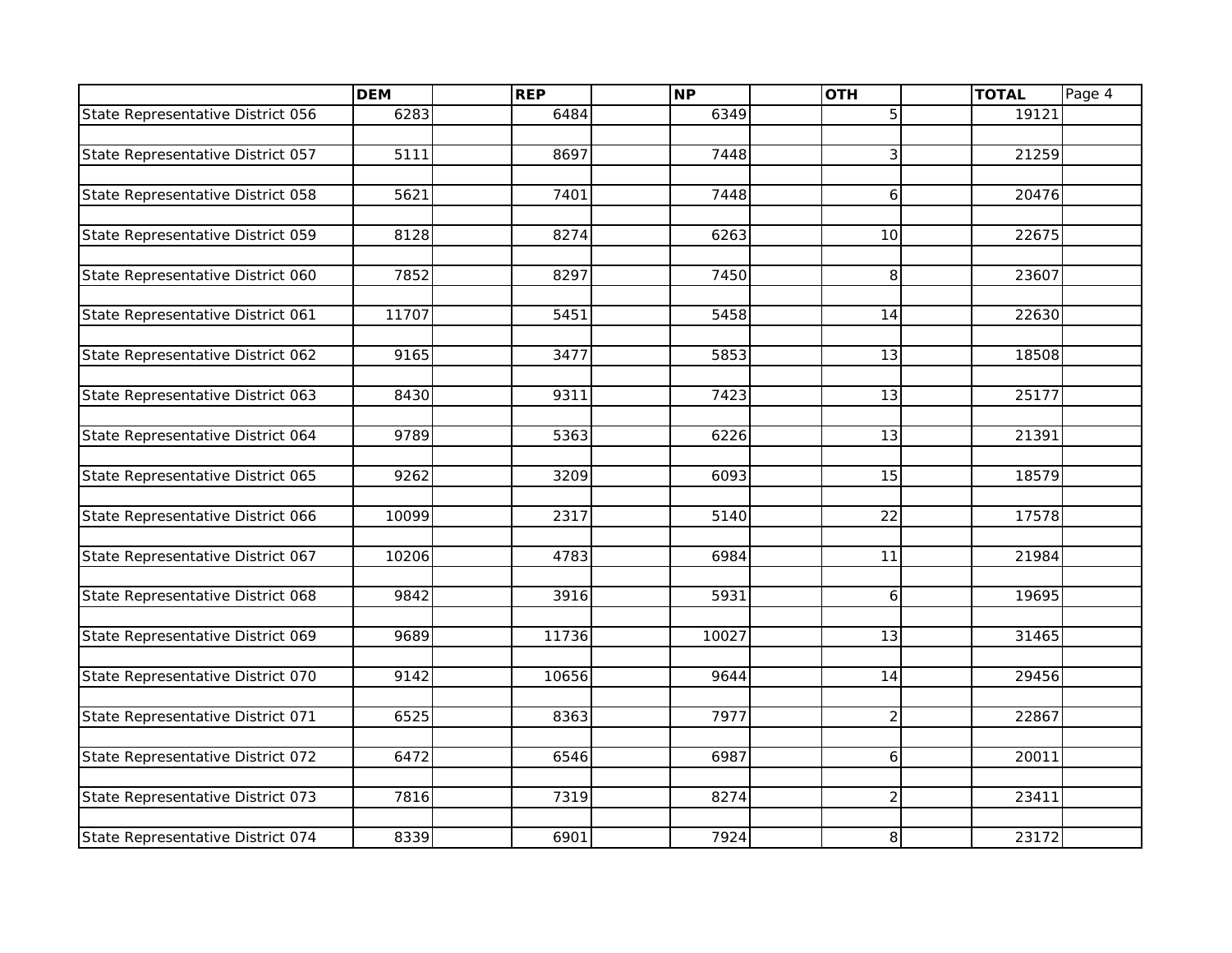|                                   | <b>DEM</b> | <b>REP</b> | <b>NP</b> | <b>OTH</b>     | <b>TOTAL</b> | Page 5 |
|-----------------------------------|------------|------------|-----------|----------------|--------------|--------|
| State Representative District 075 | 7644       | 6603       | 7851      | 13             | 22111        |        |
|                                   |            |            |           |                |              |        |
| State Representative District 076 | 6691       | 6075       | 8246      | $\overline{2}$ | 21014        |        |
|                                   |            |            |           |                |              |        |
| State Representative District 077 | 12970      | 4853       | 11612     | 74             | 29509        |        |
|                                   |            |            |           |                |              |        |
| State Representative District 078 | 14463      | 4326       | 8316      | 45             | 27150        |        |
|                                   |            |            |           |                |              |        |
| State Representative District 079 | 6317       | 5407       | 8816      | 3              | 20543        |        |
|                                   |            |            |           |                |              |        |
| State Representative District 080 | 6369       | 6441       | 7419      | 3              | 20232        |        |
|                                   |            |            |           |                |              |        |
| State Representative District 081 | 7720       | 6269       | 8986      | $\overline{7}$ | 22982        |        |
| State Representative District 082 | 6343       | 8190       | 9789      | $\overline{4}$ | 24326        |        |
|                                   |            |            |           |                |              |        |
| State Representative District 083 | 6391       | 5909       | 9351      | 5              | 21656        |        |
|                                   |            |            |           |                |              |        |
| State Representative District 084 | 6812       | 5834       | 9939      | $\overline{2}$ | 22587        |        |
|                                   |            |            |           |                |              |        |
| State Representative District 085 | 7832       | 4857       | 9511      | 5              | 22205        |        |
|                                   |            |            |           |                |              |        |
| State Representative District 086 | 7917       | 3077       | 8064      | 5              | 19063        |        |
|                                   |            |            |           |                |              |        |
| State Representative District 087 | 7465       | 5575       | 6488      | 6              | 19534        |        |
|                                   |            |            |           |                |              |        |
| State Representative District 088 | 9889       | 3943       | 6107      | $\overline{7}$ | 19946        |        |
|                                   |            |            |           |                |              |        |
| State Representative District 089 | 5997       | 7108       | 7617      | 8              | 20730        |        |
| State Representative District 090 | 7304       | 6608       | 7989      | 17             | 21918        |        |
|                                   |            |            |           |                |              |        |
| State Representative District 091 | 5601       | 6269       | 7862      | $\overline{2}$ | 19734        |        |
|                                   |            |            |           |                |              |        |
| State Representative District 092 | 9347       | 3035       | 6547      | 14             | 18943        |        |
|                                   |            |            |           |                |              |        |
| State Representative District 093 | 9524       | 3849       | 5827      | 4              | 19204        |        |